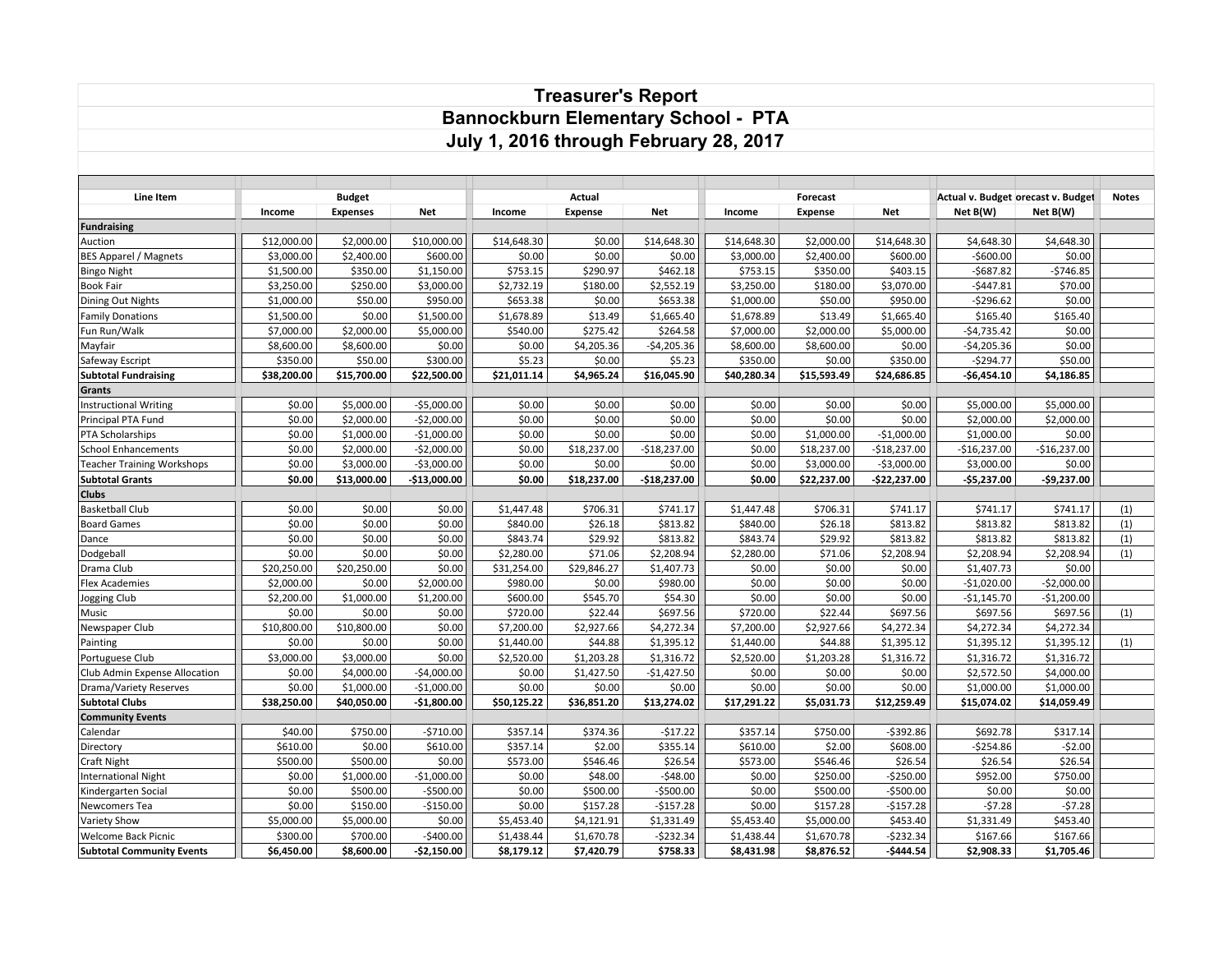## **Treasurer's Report Bannockburn Elementary School - PTA July 1, 2016 through February 28, 2017**

| Line Item                            |             |                 | <b>Budget</b> |                                  | Actual      |               |               | Forecast       |               |             | Actual v. Budget orecast v. Budget | <b>Notes</b> |
|--------------------------------------|-------------|-----------------|---------------|----------------------------------|-------------|---------------|---------------|----------------|---------------|-------------|------------------------------------|--------------|
|                                      | Income      | <b>Expenses</b> | <b>Net</b>    | Income                           | Expense     | <b>Net</b>    | Income        | <b>Expense</b> | <b>Net</b>    | Net B(W)    | Net B(W)                           |              |
| <b>Community Support</b>             |             |                 |               |                                  |             |               |               |                |               |             |                                    |              |
| Cluster Support                      | \$0.00      | \$300.00        | $-$300.00$    | \$0.00                           | \$0.00      | \$0.00        | \$0.00        | \$300.00       | $-5300.00$    | \$300.00    | \$0.00                             |              |
| <b>Community Service</b>             | \$0.00      | \$300.00        | $-$300.00$    | \$0.00                           | \$151.09    | $-$151.09$    | \$0.00        | \$300.00       | $-$300.00$    | \$148.91    | \$0.00                             |              |
| <b>Subtotal Community Support</b>    | \$0.00      | \$600.00        | $-$600.00$    | \$0.00                           | \$151.09    | $-$151.09$    | \$0.00        | \$600.00       | $-$600.00$    | \$448.91    | \$0.00                             |              |
| <b>Student Support</b>               |             |                 |               |                                  |             |               |               |                |               |             |                                    |              |
| Artist in Residence                  | \$0.00      | \$7,500.00      | $-$7,500.00$  | \$0.00                           | \$7,479.50  | $-$7,479.50$  | \$0.00        | \$7,479.50     | $-$7,479.50$  | \$20.50     | \$20.50                            |              |
| Assignment Books                     | \$0.00      | \$650.00        | $-$650.00$    | \$0.00                           | \$660.00    | $-$660.00$    | \$0.00        | \$660.00       | $-5660.00$    | $-510.00$   | $-510.00$                          | (2)          |
| <b>Cultural Arts Enrichment</b>      | \$0.00      | \$4,000.00      | $-$4,000.00$  | \$0.00                           | \$2,790.00  | $-$2,790.00$  | \$0.00        | \$2,790.00     | $-$2,790.00$  | \$1,210.00  | \$1,210.00                         |              |
| Field Day                            | \$0.00      | \$350.00        | $-5350.00$    | \$0.00                           | \$0.00      | \$0.00        | \$0.00        | \$0.00         | \$0.00        | \$350.00    | \$350.00                           |              |
| <b>Fifth Grade Promotion Support</b> | \$0.00      | \$500.00        | $-$500.00$    | \$0.00                           | \$0.00      | \$0.00        | \$0.00        | \$0.00         | \$0.00        | \$500.00    | \$500.00                           |              |
| Kindergarten Orientation             | \$0.00      | \$250.00        | $-$250.00$    | \$0.00                           | \$0.00      | \$0.00        | \$0.00        | \$250.00       | $-$250.00$    | \$250.00    | \$0.00                             |              |
| Math Day                             | \$0.00      | \$350.00        | $-$350.00$    | \$0.00                           | \$25.00     | $-$25.00$     | \$0.00        | \$350.00       | $-$350.00$    | \$325.00    | \$0.00                             |              |
| <b>Recess Equipment</b>              | \$0.00      | \$500.00        | $-$500.00$    | \$0.00                           | \$0.00      | \$0.00        | \$0.00        | \$0.00         | \$0.00        | \$500.00    | \$500.00                           |              |
| Safety Patrol                        | \$0.00      | \$250.00        | $-$250.00$    | \$0.00                           | \$270.00    | $-$270.00$    | \$0.00        | \$270.00       | $-$270.00$    | $-$20.00$   | $-$20.00$                          |              |
| <b>STEM Day</b>                      | \$0.00      | \$1,000.00      | $-$1,000.00$  | \$0.00                           | \$0.00      | \$0.00        | \$0.00        | \$0.00         | \$0.00        | \$1,000.00  | \$1,000.00                         |              |
| STEM/Arts                            | \$0.00      | \$1,000.00      | $-$1,000.00$  | \$0.00                           | \$0.00      | \$0.00        | \$0.00        | \$1,000.00     | $-$1,000.00$  | \$1,000.00  | \$0.00                             |              |
| <b>Wednesday Envelopes</b>           | \$0.00      | \$600.00        | $-$600.00$    | \$0.00                           | \$624.00    | $-$624.00$    | \$0.00        | \$624.00       | $-$624.00$    | $-524.00$   | $-524.00$                          |              |
| <b>Subtotal Student Support</b>      | \$0.00      | \$16,950.00     | $-$16,950.00$ | \$0.00                           | \$11,848.50 | $-$11,848.50$ | \$0.00        | \$13,423.50    | $-$13,423.50$ | \$5,101.50  | \$3,526.50                         |              |
| <b>Teacher Support</b>               |             |                 |               |                                  |             |               |               |                |               |             |                                    |              |
| <b>Staff Appreciation</b>            | \$0.00      | \$4,000.00      | $-$4,000.00$  | \$0.00                           | \$1,770.32  | $-$1,770.32$  | \$0.00        | \$1,770.32     | $-$1,770.32$  | \$2,229.68  | \$2,229.68                         |              |
| Teacher Classroom Fund               | \$0.00      | \$6,260.00      | $-$6,260.00$  | \$0.00                           | \$5,894.38  | $-$5,894.38$  | \$0.00        | \$5,894.38     | $-$5,894.38$  | \$365.62    | \$365.62                           |              |
| <b>Subtotal Teacher Support</b>      | \$0.00      | \$10,260.00     | $-$10,260.00$ | \$0.00                           | \$7,664.70  | $-$7,664.70$  | \$0.00        | \$7,664.70     | $-$7,664.70$  | \$2,595.30  | \$2,595.30                         |              |
| PTA                                  |             |                 |               |                                  |             |               |               |                |               |             |                                    |              |
| <b>Administrative Fees/Costs</b>     | \$0.00      | \$3,500.00      | $-53,500.00$  | \$0.00                           | \$405.81    | $-5405.81$    | \$0.00        | \$3,500.00     | $-53,500.00$  | \$3,094.19  | \$0.00                             |              |
| Audit and Accounting Fees            | \$0.00      | \$1,500.00      | $-$1,500.00$  | \$0.00                           | \$0.00      | \$0.00        | \$0.00        | \$0.00         | \$0.00        | \$1,500.00  | \$1,500.00                         |              |
| Dues from Families                   | \$7,000.00  | \$0.00          | \$7,000.00    | \$8,207.54                       | \$156.70    | \$8,050.84    | \$8,207.54    | \$156.70       | \$8,050.84    | \$1,050.84  | \$1,050.84                         |              |
| Dues from Staff                      | \$15.00     | \$0.00          | \$15.00       | \$170.00                         | \$1.08      | \$168.92      | \$170.00      | \$1.08         | \$168.92      | \$153.92    | \$153.92                           |              |
| Insurance                            | \$0.00      | \$225.00        | $-5225.00$    | \$0.00                           | \$0.00      | \$0.00        | \$0.00        | \$0.00         | \$0.00        | \$225.00    | \$225.00                           |              |
| Interest - Bank Account              | \$5.00      | \$0.00          | \$5.00        | \$4.26                           | \$0.00      | \$4.26        | \$5.00        | \$0.00         | \$5.00        | $-50.74$    | \$0.00                             |              |
| <b>MCCPTA Dues</b>                   | \$0.00      | \$0.00          | \$0.00        | \$0.00                           | \$287.00    | $-5287.00$    | \$0.00        | \$287.00       | $-5287.00$    | $-5287.00$  | $-5287.00$                         | $(3)^*$      |
| PTA Landscaping                      | \$0.00      | \$1,500.00      | $-$1,500.00$  | \$0.00                           | \$0.00      | \$0.00        | \$0.00        | \$0.00         | \$0.00        | \$1,500.00  | \$1,500.00                         |              |
| <b>Returned Check Fees</b>           | \$0.00      | \$25.00         | $-525.00$     | \$0.00                           | \$12.50     | $-$12.50$     | \$0.00        | \$25.00        | $-525.00$     | \$12.50     | \$0.00                             |              |
| <b>Subtotal PTA</b>                  | \$7,020.00  | \$6,750.00      | \$270.00      | \$8,381.80                       | \$863.09    | \$7,518.71    | \$8,382.54    | \$3,969.78     | \$4,412.76    | \$7,248.71  | \$4,142.76                         |              |
| <b>Grand Totals</b>                  | \$89,920.00 | \$111,910.00    | $-$21,990.00$ | \$87,697.28                      | \$88,001.61 | $-5304.33$    | \$74,386.08   | \$77,396.72    | $-$3,010.64$  | \$21,685.67 | \$20,979.36                        |              |
|                                      |             |                 |               |                                  |             |               |               |                |               |             |                                    |              |
|                                      |             |                 |               |                                  |             |               |               |                |               |             |                                    |              |
| <b>Cash Flow Analysis</b>            |             |                 |               | <b>Balance Sheet</b>             |             |               |               |                |               |             |                                    |              |
| Beginning Cash 07/01/16              |             | \$55,749.37     |               | Cash Balance 02/28/2017          |             |               | \$55,445.04   |                |               |             |                                    |              |
| Projected Annual Surplus (Deficit)   |             | $-$3,010.64$    |               | Sales Tax Payable                |             |               | \$0.00        |                |               |             |                                    |              |
| Less: Other Liabilities              |             | \$0.00          |               | <b>Other Payables</b>            |             |               | \$0.00        |                |               |             |                                    |              |
| Less: Cash on Hand Required          |             | -\$10,000.00    |               | <b>Unrestricted Fund Balance</b> |             |               | $-$55,749.37$ |                |               |             |                                    |              |
| Projected 07/01/15 Surplus (Deficit) |             | \$42,738.73     |               | Net Income                       |             |               | ( \$304.33)   |                |               |             |                                    |              |